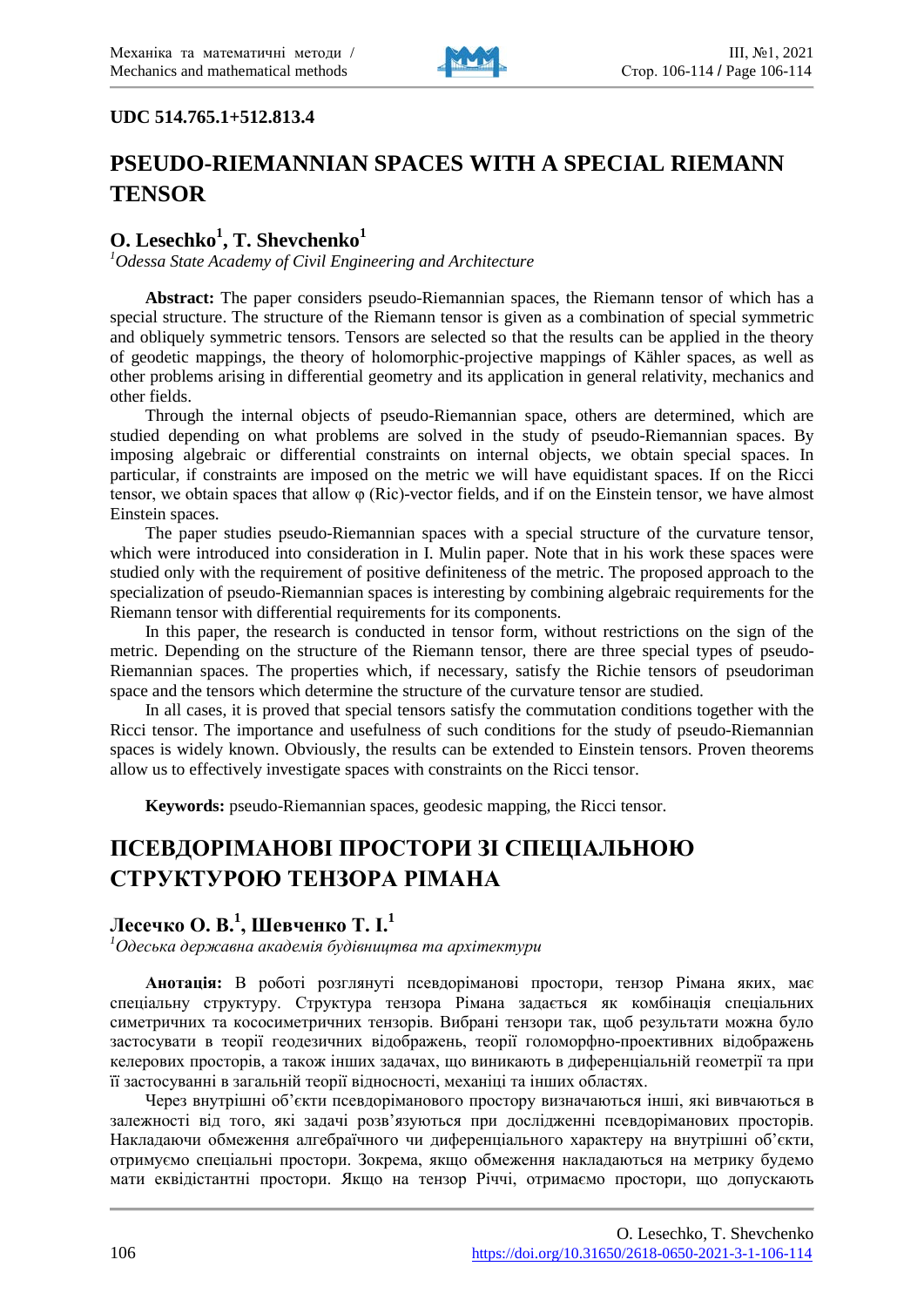

φ(Ric)-векторні поля, а якщо на тензор Ейнштейна, то будемо мати майже ейнштейнові простори.

В роботі вивчаються псевдоріманові простори зi спеціальною структурою тензора кривини, які були введені в розгляд в статті I. Муліна. Зауважимо, що в його роботі вказані простори вивчались лише з вимогою додатної визначенності метрики. Запропонований підхід до спеціалізації псевдоріманових просторів цікавий поєднанням алгебраїчних вимог на тензор Рімана з диференціальними вимогами на його складові.

В даній роботі дослідження ведуться в тензорній формі, без обмежень на знак метрики. В залежності від структури тензора Рімана виділені три спеціальні типи псевдоріманових просторів. Вивчаються властивості, яким за необхідністю задовольняють тензори Річчі псевдоріманового простору та тензори, які визначають структуру тензора кривини.

У всіх випадках доведено, що спеціальні тензори задовольняють разом з тензором Річчі умовам комутації. Важливість і корисність таких умов для досліджень псевдоріманових просторів широко відома. Очевидно, що результати можуть бути поширені на тензори Ейнштейна. Доведені теореми дозволяють ефективно досліджувати простори з обмеженнями на тензор Річчі.

**Ключові слова:** псевдоримановы пространства, геодезические отображения, тензор Річчі.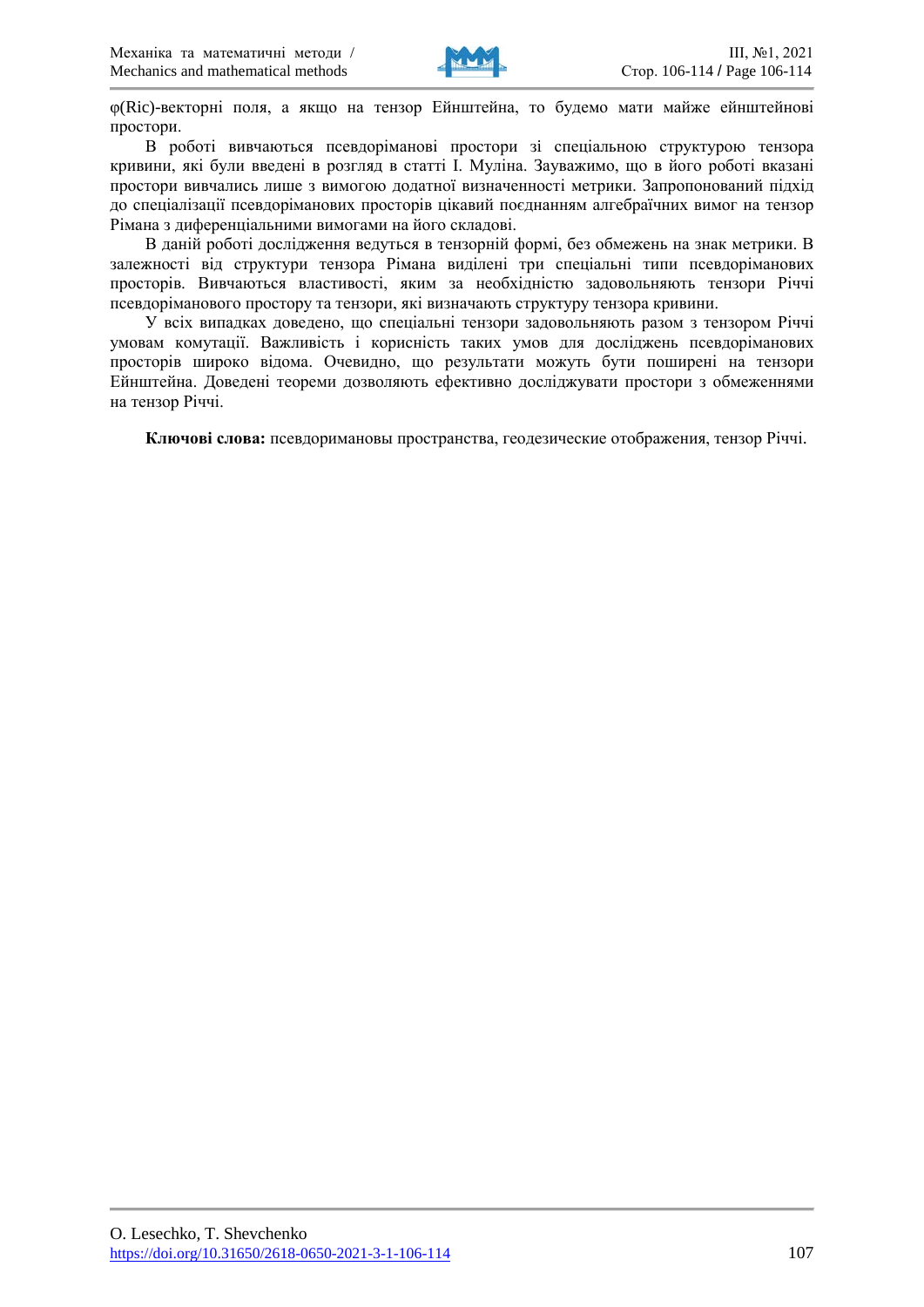

# **1 INTRODUCTION**

The work treats special pseudo-Riemannian spaces  $V_n$  having a metric tensor  $g_{ij}$ .

Object, which are calculated basing on the metric tensor  $g_{ii}$ , are called inner objects of the space  $V_{n}$ .

They include Christo el's symbols of the rst kind

$$
2\Gamma_{ijk} = \partial_i g_{jk} + \partial_j g_{ik} - \partial_k g_{ij},\tag{1}
$$

and those of the second kind

$$
\Gamma_{ij}^h = g^{\alpha h} \Gamma_{ij\alpha} \,, \tag{2}
$$

Riemann tensor

$$
R_{ijk}^h = \partial_j \Gamma_{ik}^h + \Gamma_{ik}^\alpha \Gamma_{j\alpha}^h - \partial_k \Gamma_{ij}^h - \Gamma_{ij}^\alpha \Gamma_{k\alpha}^h,
$$
\n(3)

Ricci tensor

$$
R_{ij\alpha}^{\alpha} = R_{ij} \,, \tag{4}
$$

scalar curvature

$$
R = R_{\alpha\beta} g^{\alpha\beta} \,,\tag{5}
$$

here  $g^{ij}$  are elements of invertible matrix for a metric tensor  $g_{ii}$ .

These objects lay a foundation for de nition of other objects, which come in focus of our attention depending on the problem we are currently solving, for example Einstein tensor.

$$
E_{ij} = R_{ij} - \frac{R}{n} g_{ij} \,. \tag{6}
$$

Imposing some limitations of algebraic or di erential kind on the inner objects, we are able to de ne special pseudo-Riemannian limitations, namely: limitations imposed on the metric result in equidistant spaces [2], on the Ricci tensor – spaces permitting  $\varphi(Ric)$  -vector fields [6, 9], on Einstein tensor − quasi-Einstein spaces [8, 14, 15].

A profound review of special pseudo-Riemannian spaces with limitations imposed on the Riemann tensor can be found in the work [21].

This paper treats pseudo-Riemannian spaces with a curvature tensor having a particular structure. They were introduced in the article [19].

Let us not, that the latter work was centered on the spaces limited by request of positivedefinite metrics [17, 20, 22, 23].

Here, we carry out our research without any limitations on a sign of a metric.

## **2 TYPES OF SPECIAL PSEUDO-RIEMANNIAN SPACES**

I. Mulin in the work [19] introduced the following three types of special Riemannian spaces I type:

$$
R_{ijkl} = \alpha (g_{ik}g_{jl} - g_{il}g_{jk}) + \beta (u_{ik}u_{jl} - u_{il}u_{jk}) + \gamma (v_{ik}v_{jl} - v_{il}v_{jk}),
$$
\n(7)

here  $\alpha$ ,  $\beta$ ,  $\gamma$  are some constantsand symmetrical tensors uij and vij comply with conditions

$$
u_{ij,k} = \sigma_k^1 g_{ij} + \sigma_k^2 u_{ij} + \sigma_k^3 v_{ij}, \qquad (8)
$$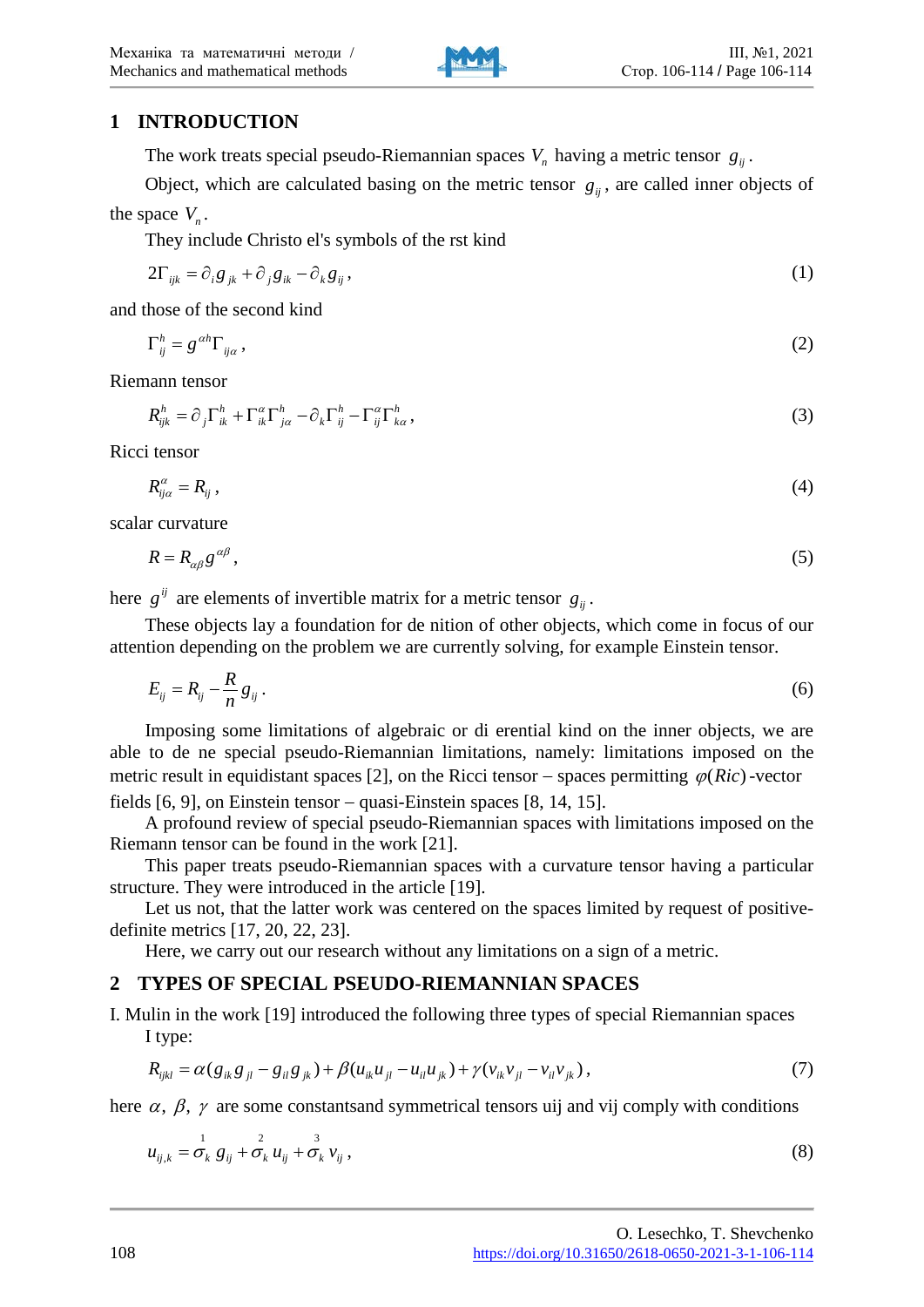

$$
v_{ij,k} = \tau_k^1 g_{ij} + \tau_k^2 u_{ij} + \tau_k^3 v_{ij},
$$
\n(9)

here  $\sigma_i$ ,  $\sigma_i$ ,  $\sigma_i$ ,  $\tau_i$ ,  $\tau_i$ ,  $\tau_i$  are some vectors, comma – a sign of covariant derivative by connectivity  $V_n$ 

II type:

$$
R_{ijkl} = \alpha (p_{ik} p_{jl} - p_{il} p_{jk}) + \beta (s_{ik} s_{jl} - s_{jk} s_{il} + \lambda s_{ij} s_{kl}),
$$
\n(10)

here  $\alpha$ ,  $\beta$  are some constants;  $p_{ij}$ ,  $s_{ij}$  are symmetric and skew symmetric tensors, respectively, that comply with conditions

$$
p_{ij,k} = \sigma p_{ij},\tag{11}
$$

$$
s_{ij,k} = \tau_k s_{ij},\tag{12}
$$

here  $\sigma_i$ ,  $\tau_i$  are some vectors.

III type:

$$
R_{ijkl} = \alpha (r_{ik}r_{jl} - r_{jk}r_{il} + \lambda r_{ij}r_{kl}) + \beta (s_{ik}s_{jl} - s_{jk}s_{il} + \mu s_{ij}s_{kl}),
$$
\n(13)

here  $\alpha$ ,  $\beta$ ,  $\lambda$ ,  $\mu$  are scalars;  $r_{ij}$ ,  $s_{ij}$  are skew symmetrical tensors selected in such a way that

$$
r_{ij,k} = \rho_k r_{ij} + \rho_k s_{ij},
$$
 (14)

$$
s_{ij,k} = \dot{\theta}_k r_{ij} + \dot{\theta}_k s_{ij}, \qquad (15)
$$

here  $\overrightarrow{\rho}_i$ ,  $\overrightarrow{\rho}_i$ ,  $\overrightarrow{\theta}_i$ ,  $\overrightarrow{\theta}_i$  are some vectors.

# **3 PSEUDO-RIEMANNIAN SPACES OF THE FIRST TYPE**

Integrability conditions (8) and (9) take a shape of the following

$$
u_{\alpha i} R^{\alpha}_{jkl} + u_{\alpha j} R^{\alpha}_{ikl} = g_{ij} \left( \sigma^1_{kl} - \sigma^1_{lk} + \sigma^2_k \sigma^1_l - \sigma^1_l \sigma^1_k + \tau^1_l \sigma^2_k - \tau^1_k \sigma^1_l \right) +
$$
  
+
$$
u_{ji} \left( \sigma^2_{kl} - \sigma^2_{lk} + \sigma^2_k \tau^1_l - \sigma^1_l \tau^1_k \right) + v_{ji} \left( \sigma^3_{kl} - \sigma^3_{lk} + \sigma^2_k \sigma^1_l - \sigma^1_l \sigma^1_k + \sigma^2_l \tau^1_l - \sigma^1_l \tau^1_k \right),
$$
 (16)

$$
v_{\alpha i} R^{\alpha}_{jkl} + v_{\alpha j} R^{\alpha}_{ikl} = g_{ij} \left( \tau_{kl}^{1} - \tau_{lk}^{1} + \tau_k^{2} \sigma_l - \tau_l^{1} \sigma_k + \tau_k^{3} \tau_l - \tau_l^{4} \tau_k \right) +
$$
  
+
$$
u_{ji} \left( \tau_{kl}^{2} - \tau_{lk}^{2} + \tau_k^{2} \sigma_l - \tau_l^{2} \sigma_k + \tau_k^{3} \tau_l - \tau_l^{3} \tau_k \right) + v_{ji} \left( \tau_{kl}^{3} - \tau_{lk}^{3} + \tau_k^{2} \sigma_l - \tau_l^{3} \sigma_k \right),
$$
\n(17)

here  $\sigma_{ij}^{\alpha} = \sigma_{i,j}^{\alpha}$ ;  $\tau_{ij} = \tau_{i,j}^{\alpha}$ ;  $\alpha = 1,2,3$ .

Wrapping (16) and (17) by indices  $i, j$ , we get, respectively

$$
\sigma_{kl}^{1} - \sigma_{lk}^{1} + \sigma_k^{2} \sigma_l^{1} - \sigma_l^{2} \sigma_k^{1} + \tau_l^{2} \sigma_k^{3} - \tau_k^{1} \sigma_l^{3} = -\frac{u}{n} A_{kl} - \frac{v}{n} B_{kl}, \qquad (18)
$$

$$
\tau_{kl}^{1} - \tau_{lk}^{1} + \tau_k \sigma_l - \tau_l \sigma_k + \tau_k \tau_l - \tau_l \tau_k = -\frac{u}{n} C_{kl} - \frac{v}{n} D_{kl}, \qquad (19)
$$

where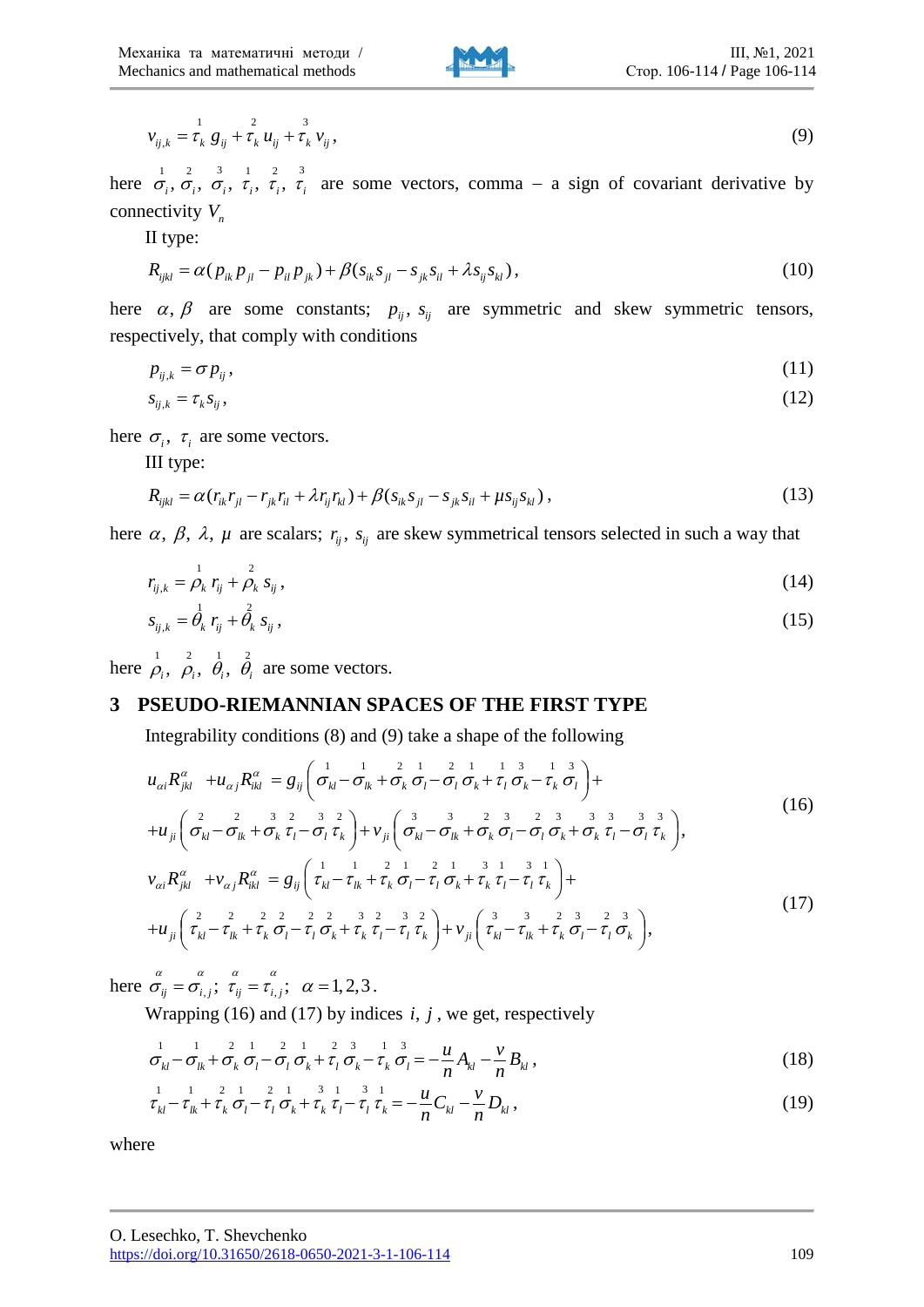

$$
A_{kl} = \frac{2}{\sigma_{kl}} - \frac{2}{\sigma_{lk}} + \frac{3}{\sigma_{kl}} \frac{2}{\tau_{l}} - \frac{3}{\sigma_{l}} \frac{2}{\tau_{k}},
$$
  
\n
$$
B_{kl} = \frac{3}{\sigma_{kl}} - \frac{3}{\sigma_{lk}} + \frac{2}{\sigma_{k}} \frac{3}{\sigma_{l}} - \frac{2}{\sigma_{l}} \frac{3}{\sigma_{k}} + \frac{3}{\sigma_{k}} \frac{3}{\tau_{l}} - \frac{3}{\sigma_{l}} \frac{3}{\tau_{k}},
$$
  
\n
$$
C_{kl} = \frac{2}{\tau_{kl}} - \frac{2}{\tau_{lk}} + \frac{2}{\tau_{k}} \frac{2}{\sigma_{l}} - \frac{2}{\tau_{l}} \frac{2}{\sigma_{k}} + \frac{2}{\tau_{k}} \frac{2}{\tau_{l}} - \frac{3}{\tau_{l}} \frac{2}{\tau_{k}},
$$
  
\n
$$
D_{kl} = \frac{3}{\tau_{kl}} - \frac{3}{\tau_{lk}} + \frac{2}{\tau_{k}} \frac{3}{\sigma_{l}} - \frac{2}{\tau_{l}} \frac{3}{\sigma_{k}},
$$
  
\n
$$
u = u_{\alpha\beta} g^{\alpha\beta}; \quad v = v_{\alpha\beta} g^{\alpha\beta}.
$$

Then, (16) and (17) can be re-written as follows

$$
u_{\alpha i} R^{\alpha}_{jkl} + u_{\alpha j} R^{\alpha}_{ikl} = a_{ij} A_{kl} + b_{ij} B_{kl},
$$
\n(20)

$$
v_{ai}R_{jkl}^{\alpha} + v_{\alpha j}R_{ikl}^{\alpha} = a_{ij}C_{kl} + b_{ij}D_{kl},
$$
\n(21)

here

$$
a_{ij} = u_{ij} - \frac{u}{n} g_{ij}; b_{ij} = v_{ij} - \frac{v}{n} g_{ij}.
$$

Cycling  $(20)$  and  $(21)$  by indices *i*, *k*, *l* 

$$
u_{ai}R^{\alpha}_{jkl} + u_{\alpha k}R^{\alpha}_{jli} + u_{\alpha l}R^{\alpha}_{jik} = a_{ij}A_{kl} + a_{kj}A_{li} + a_{li}A_{ik} + b_{ij}B_{kl} + b_{kj}B_{li} + b_{lj}B_{ik},
$$
\n(22)

$$
v_{\alpha i} R^{\alpha}_{jkl} + v_{\alpha k} R^{\alpha}_{jli} + v_{\alpha l} R^{\alpha}_{jik} = a_{ij} C_{kl} + a_{kj} C_{li} + a_{li} C_{ik} + b_{ij} D_{kl} + b_{kj} D_{li} + b_{lj} D_{ik}.
$$
 (23)

Wrapping by indices  $i, j$ , we obtain, respectively

$$
u_{\alpha l}R_k^{\alpha} - u_{\alpha k}R_l^{\alpha} = a_{l\alpha}A_k^{\alpha} - a_{k\alpha}A_l^{\alpha} + b_{l\alpha}B_k^{\alpha} - b_{k\alpha}B_l^{\alpha},\qquad(24)
$$

$$
v_{\alpha l} R_k^{\alpha} - v_{\alpha k} R_l^{\alpha} = a_{l\alpha} C_k^{\alpha} - a_{k\alpha} C_l^{\alpha} + b_{l\alpha} D_k^{\alpha} - b_{k\alpha} D_l^{\alpha}, \qquad (25)
$$

where  $A^i_j = A_{\alpha j} g^{\alpha i}$ ;  $B^i_j = B_{\alpha j} g^{\alpha i}$ ;  $C^i_j = C_{\alpha j} g^{\alpha i}$ ;  $D^i_j = D_{\alpha j} g^{\alpha i}$ .

Taking into account (7) the equation (20) can be written down in the following form.

$$
\alpha(u_{ik}g_{jl} - u_{il}g_{jk} + u_{jk}g_{il} - u_{jl}g_{ik}) + \beta(u_{ia}u_{k}^{\alpha}u_{jl} - u_{ia}u_{l}^{\alpha}u_{jk} + u_{ja}u_{k}^{\alpha}u_{il} - u_{ja}u_{l}^{\alpha}u_{ik}) + + \gamma(u_{ia}v_{k}^{\alpha}v_{jl} - u_{ia}v_{l}^{\alpha}v_{jk} + u_{ja}v_{k}^{\alpha}v_{il} - u_{ja}v_{l}^{\alpha}v_{ik}) = a_{ij}A_{kl} + b_{ij}B_{kl}.
$$
\n(26)

Wrapping the latter by indices  $j, k$  and alternating by indices  $i, l$ :

$$
a_{\alpha l}A_k^{\alpha} - a_{k\alpha}A_l^{\alpha} + b_{l\alpha}B_k^{\alpha} - b_{k\alpha}B_l^{\alpha} = 0.
$$
\n
$$
(27)
$$

Analogous equation can be obtained also for the equations (25).

Substituting it into (24) and (25), it is easy to see that the following statement is true. **Lemma 1.** *Tensors*  $u_{ij}$  *and*  $v_{ij}$  *satisfy the conditions* 

$$
u_{\alpha i} R_j^{\alpha} - u_{\alpha j} R_i^{\alpha} = 0, \qquad (28)
$$

$$
v_{\alpha i} R_j^{\alpha} - v_{\alpha j} R_i^{\alpha} = 0. \tag{29}
$$

## **4 PSEUDO-RIEMANNIAN SPACES OF THE SECOND TYPE**

Integrability conditions (11) and (12) are as follows

$$
p_{ai}R_{jkl}^{\alpha} + p_{\alpha j}R_{ikl}^{\alpha} = (\sigma_{k,l} - \sigma_{l,k})p_{ij},\qquad(30)
$$

$$
s_{\alpha j} R_{ik}^{\alpha} + s_{i\alpha} R_{jkl}^{\alpha} = (\tau_{k,l} - \tau_{l,k}) s_{ij} \,. \tag{31}
$$

Wrapping (30) by indices *i*, *j*, we can see that, when  $p = p_{\alpha\beta} g^{\alpha\beta} \neq 0$ , then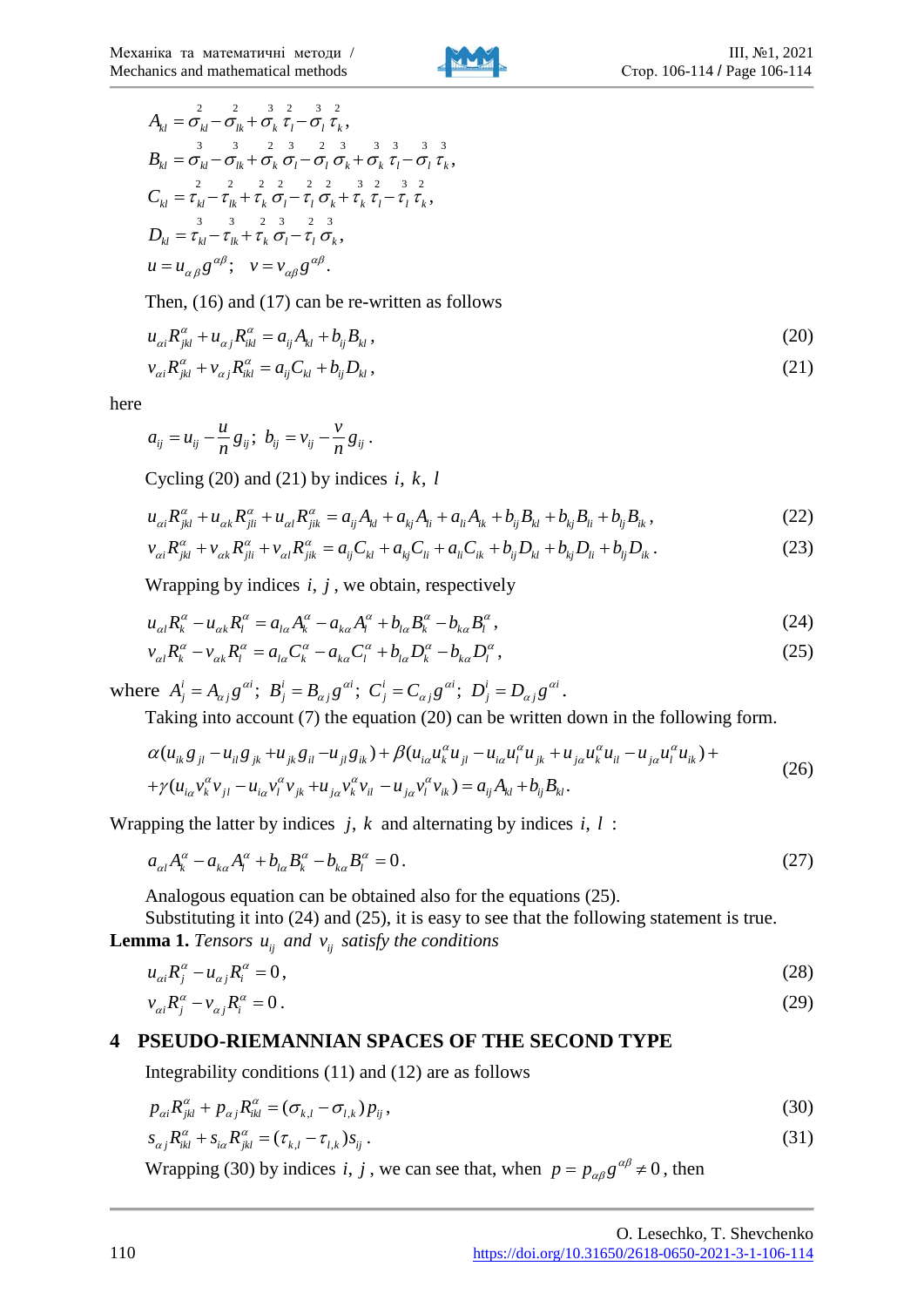$$
\sigma_{k,l} - \sigma_{l,k} = 0, \tag{32}
$$

or, in other words vector  $\sigma_i$  a gradient vector with a necessity. Then, equation (30), can be re-written in the following form

$$
p_{ai}R_{jkl}^{\alpha} + p_{aj}R_{ikl}^{\alpha} = 0.
$$
\n(33)

Cycling  $(10)$  by indices *j, k, l* and taking into account the properties of Ricci tensor, reducing terms, we obtain

$$
(2 - \lambda)(s_{ik}s_{jl} + s_{ij}s_{lk} + s_{il}s_{kj}) = 0.
$$
\n(34)

When  $\lambda = 2$ , then (10) takes the following shape

$$
R_{ijkl} = \alpha (p_{ik} p_{jl} - p_{il} p_{jk}) + \beta (s_{ik} s_{jl} - s_{jk} s_{il} + 2s_{ij} s_{kl}).
$$
\n(35)

Wrapping by indices  $j, k$ , we arrive at

$$
R_{il} = \alpha (p_{i\alpha} p_l^{\alpha} - p_{il} p) + 3\beta s_{i\alpha} s_l^{\alpha} , \qquad (36)
$$

here  $p_j^i = p_{\alpha j} g^{\alpha i}$ ;  $s_j^i = s_{\alpha j} g^{\alpha i}$ .

When the equation (34) contains  $\lambda \neq 2$ , then

$$
s_{ik}s_{jl} + s_{ij}s_{lk} + s_{il}s_{kj} = 0.
$$
\n(37)

Let us select vectors  $\xi^j$  and  $\xi^l$ , in such a way, that  $s_{\alpha\beta}\xi^{\alpha}\xi^{\beta} = 1$ , then, basing on the (37), we get

$$
s_{ik} = a_i b_k - a_k b_i, \qquad (38)
$$

where  $a_i = s_{\alpha i} \xi^{\alpha}$ ;  $b_i = s_{\alpha i} \eta^{\alpha}$ .

Let us substitute (38) in (10), we obtain

$$
R_{ijkl} = \alpha (p_{ik} p_{jl} - p_{il} p_{jk}) + \beta (\lambda + 1) s_{ij} s_{kl} .
$$
 (39)

**Lemma 2.** Riemann tensor obtains a form of (35)or (39) for the spaces of the second type.

Cycling (33)) by indices  $j, k, l$ , we obtain

$$
p_{\alpha j} R_{ik}^{\alpha} + p_{\alpha k} R_{ilj}^{\alpha} + p_{\alpha l} R_{ijk}^{\alpha} = 0.
$$
 (40)

Wrapping by indices  $i, k$ , we get

$$
p_{ai}R_j^{\alpha} - p_{aj}R_i^{\alpha} = 0. \tag{41}
$$

By an application of the approach, which was used to study spaces of the first type, we are able to see:

$$
s_{ai}R_j^{\alpha} - s_{aj}R_i^{\alpha} = 0. \tag{42}
$$

# **5 PSEUDO-RIEMANNIAN SPACES OF THE THIRD TYPE**

Cycling (13) and applying the above-mentioned methods, we get three main cases a) when  $\lambda = \mu = 2$ 

$$
R_{ijkl} = \alpha (r_{ik}r_{jl} - r_{jk}r_{il} + 2r_{ij}r_{kl}) + \beta (s_{ik}s_{jl} - s_{jk}s_{il} + 2s_{ij}s_{kl}).
$$
\n(43)

b) when  $\lambda = 2$ ,  $\mu \neq 2$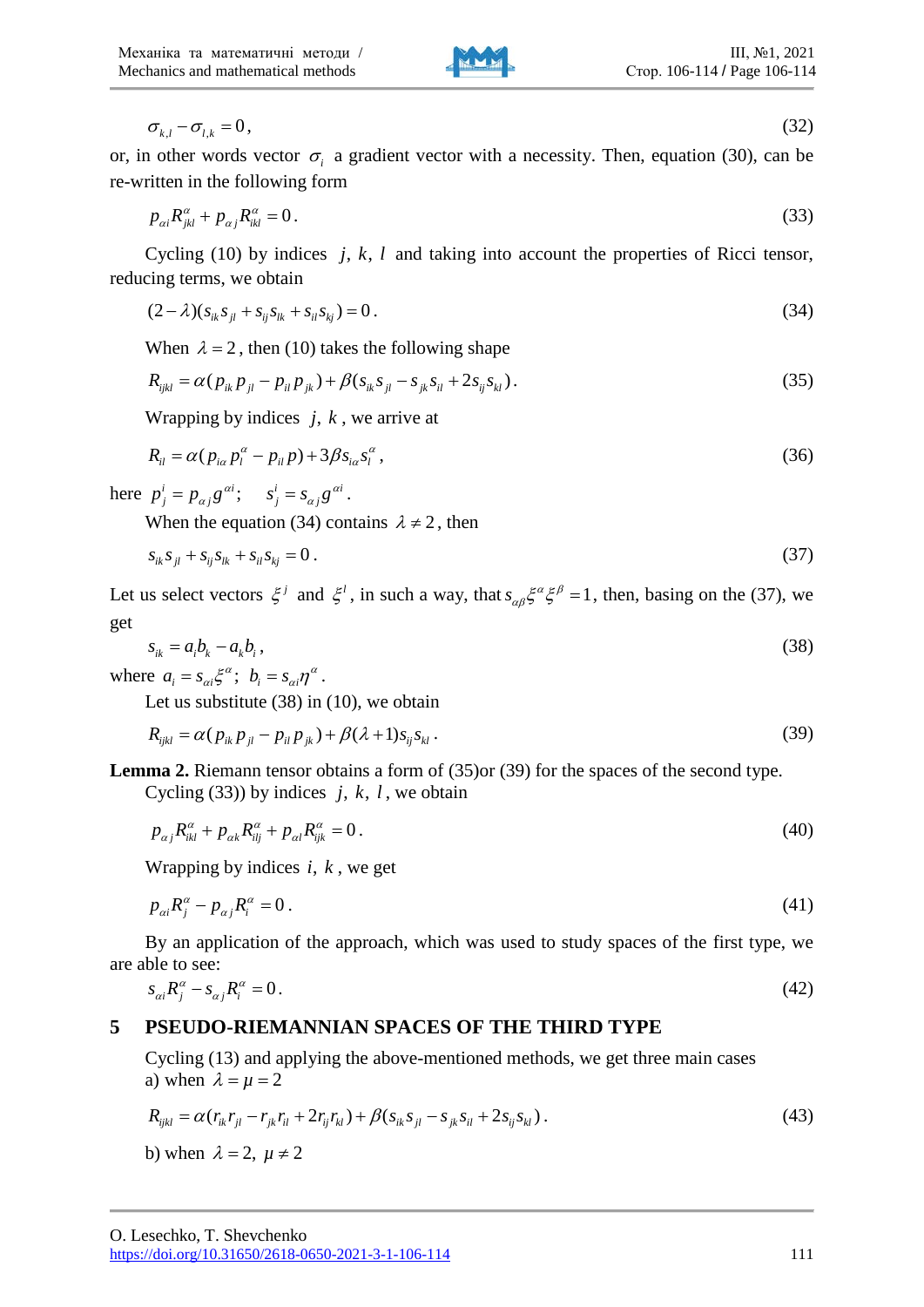

$$
R_{ijkl} = \alpha (r_{ik}r_{jl} - r_{jk}r_{il} + 2r_{ij}r_{kl}) + \beta (\mu + 1)s_{ij}s_{kl} \,.
$$
 (44)

c) when  $\lambda \neq 2$ ,  $\mu \neq 2$ 

$$
R_{ijkl} = \alpha(\lambda + 1)r_{ij}r_{kl} + \beta(\mu + 1)s_{ij}s_{kl} \tag{45}
$$

Integrability conditions for equations (14) and taking account (15), we get

$$
r_{\alpha j} R_{ikl}^{\alpha} + r_{i\alpha} R_{jkl}^{\alpha} = \left(\frac{1}{\rho_{k,l}} - \frac{1}{\rho_{l,k}} + \frac{2}{\rho_k} \frac{1}{\Theta_l} - \frac{2}{\rho_l} \frac{1}{\Theta_k}\right) r_{ij} +
$$
  
+ 
$$
\left(\frac{2}{\rho_{k,l}} - \frac{2}{\rho_{l,k}} + \frac{1}{\rho_k} \frac{2}{\rho_l} - \frac{1}{\rho_l} \frac{2}{\rho_k} + \frac{2}{\rho_k} \frac{2}{\Theta_l} - \frac{2}{\rho_l} \frac{2}{\Theta_k}\right) s_{ij}.
$$
 (46)

Analogous conditions can be obtained for the tensor  $s_{ij}$ , applying expressions (15) and (14).

Applying the methods, which were used for the first and the second type, and taking into account the equations (43), (44), (45) we can see for every case that

$$
r_{\alpha i}R_j^{\alpha} - r_{\alpha j}R_i^{\alpha} = 0, \qquad (47)
$$
  

$$
s_{\alpha i}R_j^{\alpha} - s_{\alpha j}R_i^{\alpha} = 0.
$$

Thus, the following statement is true:

**Theorem.** The following conditions (47), (48) are true for pseudo-Riemannian spaces of the third type.

## **6 CONCLUSIONS**

The work is devoted to the study of pseudo-Riemannian spaces with the Riemann tensor of a particular structure. Riemann tensor's structure is de ned by combinations of special symmetric and skew symmetric tensors. The tensors are selected in such a way, which would permit the application of results in the theory of geodesic mappings, theory of holomorphic projective mappings of Kahler spaces and in other geometric problems [1, 3, 7, 10, 16].

It is proved for every type of these spaces that the special tensors jointly with Ricci tensor are connected by a relation of commutation. These conditions are extremely important for a study of pseudo-Riemannian spaces, namely they can be fruitfully applied for the latter [11, 12, 13]. The further research should proceed by extension of these conditions to the Einstein tensors.

# **References**

- 1. Bolsinov, A. V., Kiosak, V. A. Matveev, V. S. (2009). A Fubini Theorem for pseudo-Riemannian metrics. *Journal of the London Mathematical Society*. 80 (2). 341−356.
- 2. Evtushik, L., Kiosak, V., Mikes, J. (2010). The mobility of Riemannian spaces with respect to conformal mappings onto. *Einstein spaces Russian Mathematics*. 54(80). 29−33.
- 3. Fedorova, A., Kiosak, V., Matveev, V., Rosemann, S. (2012). The only Kahler manifold wi- th degree of mobility at least 3 is (CP(n), g Fubini-Study). *Proceedings of the London Mathematical Society*. Volume 105. Issue 1. 153−188. https://doi.org/10.1112/plms/pdr053
- 4. Gladish, B. I., Prishlyak, O. O. (2016). Functions with nondegerated critical ponts on the boundary of the surface. *Ukrainian Math. J.* 68(1). 29−40.
- 5. Gladish, B. I., Prishlyak, O. O. (2017). Topology of functions with isolated critical points on the boundary of a 2-dimensional manifold. *Symmetry*, *Integrability and Geometry: Methods and Applications (SIGMA)*. 13. 50. doi: 10.3842/SIGMA.2017.050
- 6. Hinterleitner, I., Kiosak, V. (2008). φ(Ric) Vector Fields in Riemannian Spaces. *Archivummathematicum*. Brno. 44(5). 385−390.
- 7. Hinterleitner, I., Kiosak, V. (2010). Special Einstein's equations on Kahler manifolds. *Archivum Mathematicum*. 46(5). 333−337.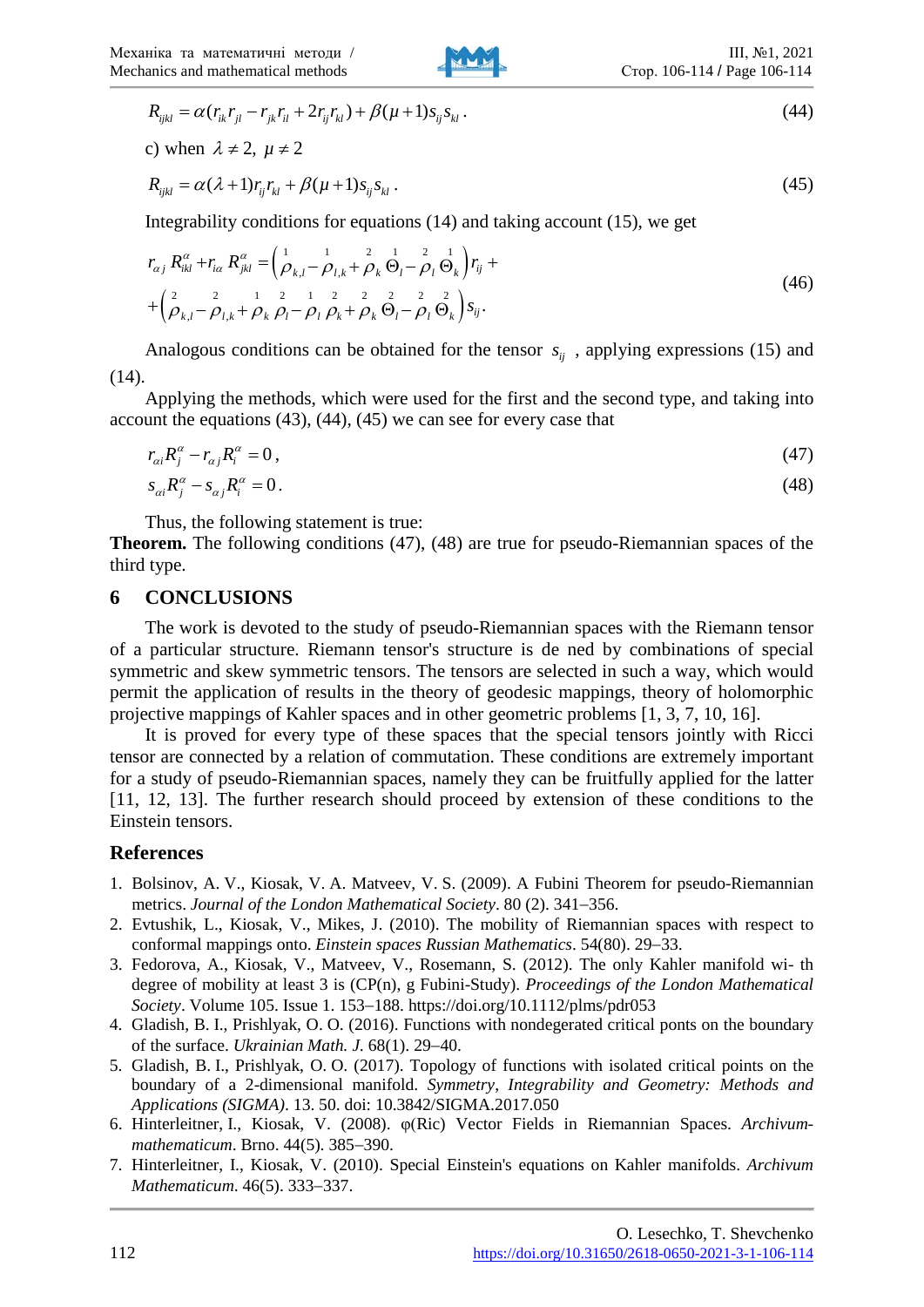

- 8. Kiosak, V. A. (2012). On the conformal mappings of quasi-Einstein spaces. *Journal of Mathematical Sciences*. United States. 184(1). 12−18.
- 9. Kiosak, V. Hinterleitner, I. (2009). φ(Ric)-Vector Fields on Conformally Flat Spaces. *Proceedings of American Institute of Physics*. 1191(98). 98−103. https://doi.org/10.1063/1.3275604.
- 10.Kiosak, V. A., Kovalova, V. S. (2020). Geodesic mappings of quasi-Einstein spaces with a constant scalar curvature. *Matematychni Studii*. 53(2). 212−217. https://doi.org/10.30970/ms.53.2.212-217.
- 11.Kiosak, V., Lesechko, O., Savchenko, O. (2018). Mappings of Spaces with Affine Connection. *17th Conference on Applied Mathematics*. APLIMAT 2018 – Procedings. Bratislava. 563−569.
- 12.Kiosak, V., Matveev, V. (2014). There exist no 4-dimensional geodesically equivalent metrics with the same stress-energy tensor. *Journal of Geometry and Physics*. 78. 1−11. doi:10.1016/j.geomphys.2014.01.002.
- 13.Kiosak, V. A., Matveev, V. S., Mikes, J., Shandra, I. G. (2010). On the degree of geodesic mobility for Riemannian metrics. *Mathematical Notes*. 87(4). 586−587. https://doi: 10.1134/S000143461003 0375.
- 14.Kiosak, V., Savchenko, A., Gudyreva, O. (2019). On the conformal mappings of special quasi-Einstein spaces. *AIP Conference Procedings*. 2164 (040001). https://doi.org/10.1063/1.5130793.
- 15.Kiosak, V., Savchenko, A., Kovalova, G. (2020). Geodesic mappings of compact quasi- Einstein spaces, I. *Proceedings of the International Geometry Center*. 13 (1). 35−48. https://doi.org/10.15673/tmgc.v13i1.1711.
- 16.Kiosak, V., Savchenko, A., Shevchenko, T. (2018). Holomorphically Projective Mappi- ngs of Special Kahler Manifolds. *AIP Conference Procedings*. 2025 (08004). https://doi.org/10.1063/1.5064924.
- 17.Lesechko, O., Latysh, O., Kamienieva, A. (2019). Models of Mechanical Systems Preserving the Weyl Tensor. *AIP Conference Proceedings*. 2164 (040002). doi:10.1063/1.5130794.
- 18.Mikes, J., Hinterleitner, I., Kiosak, V. A. (2006). On the Theory of Geodesic Mappings of Einstein Spaces and their Generalizations. *AIP Conference Proceedings*. 861 (2006). 428−435. https://doi.org/10.1063/1.2399606.
- 19.Mulin, I.G. (1973). On some classes of Riemannian spaces with a special structure of the curvature tensor. *Ukrainskii geometricheskii sbornik*. 14. 56−64.
- 20.Prishlyak, O. O. (2007). Complete topological invariants of Morse-Smale ows and handle decompositions of 3-manifolds. *Journal of Mathematical Sciences*.
- 21.Sinyukov, N. S. (1979). *Geodezicheskie otobrazheniya rimanovykh prostranstv*. [Geodesic mappings of Riemannian spaces]. Moskva: Nauka.[in Russian].
- 22.Vasilenko, A. T., Lesechko, A. V. (1996). Nonlinear nonaxisymmetric deformation of composite shells of revolution. *Journal of Mathematical Sciences*. 79 (6). 1458-1461.
- 23.Zarichnyi, M., Savchenko, A., Kiosak, V. (2019). Strong topology on the set of persistence diagrams. *AIP Conference Procedings*. 2164 (040006). https://doi.org/10.1063/1.5130798.

#### **Література**

- 1. Bolsinov A. V., Kiosak V. A. Matveev V. S. A Fubini Theorem for pseudo-Riemannian metrics. Journal of the London Mathematical Society. 2009. 80(2). pp. 341−356.
- 2. Evtushik L., Kiosak V., Mikes J. The mobility of Riemannian spaces with respect to conformal mappings onto. Einstein spaces Russian Mathematics. 2010. 54 (80). pp.29−33.
- 3. Fedorova A., Kiosak V., Matveev V., Rosemann S. The only Kahler manifold wi- th degree of mobility at least 3 is (CP(n), g Fubini-Study). Proceedings of the London Mathematical Society, 2012. Volume 105. Issue 1. pp. 153−188. https://doi.org/10.1112/plms/pdr053
- 4. Gladish B. I., Prishlyak O. O. Functions with nondegerated critical ponts on the boundary of the surface. Ukrainian Math J. 2016. 68(1). pp. 29−40.
- 5. Gladish B. I., Prishlyak O. O. Topology of functions with isolated critical points on the boundary of a 2-dimensional manifold. Symmetry, Integrability and Geometry: Methods and Applications (SIGMA). 2017. 13. 50. doi: 10.3842/SIGMA.2017.050
- 6. Hinterleitner I., Kiosak V. φ(Ric) Vector Fields in Riemannian Spaces. Archivum- mathematicum. Brno. 2008. 44(5). pp. 385−390.